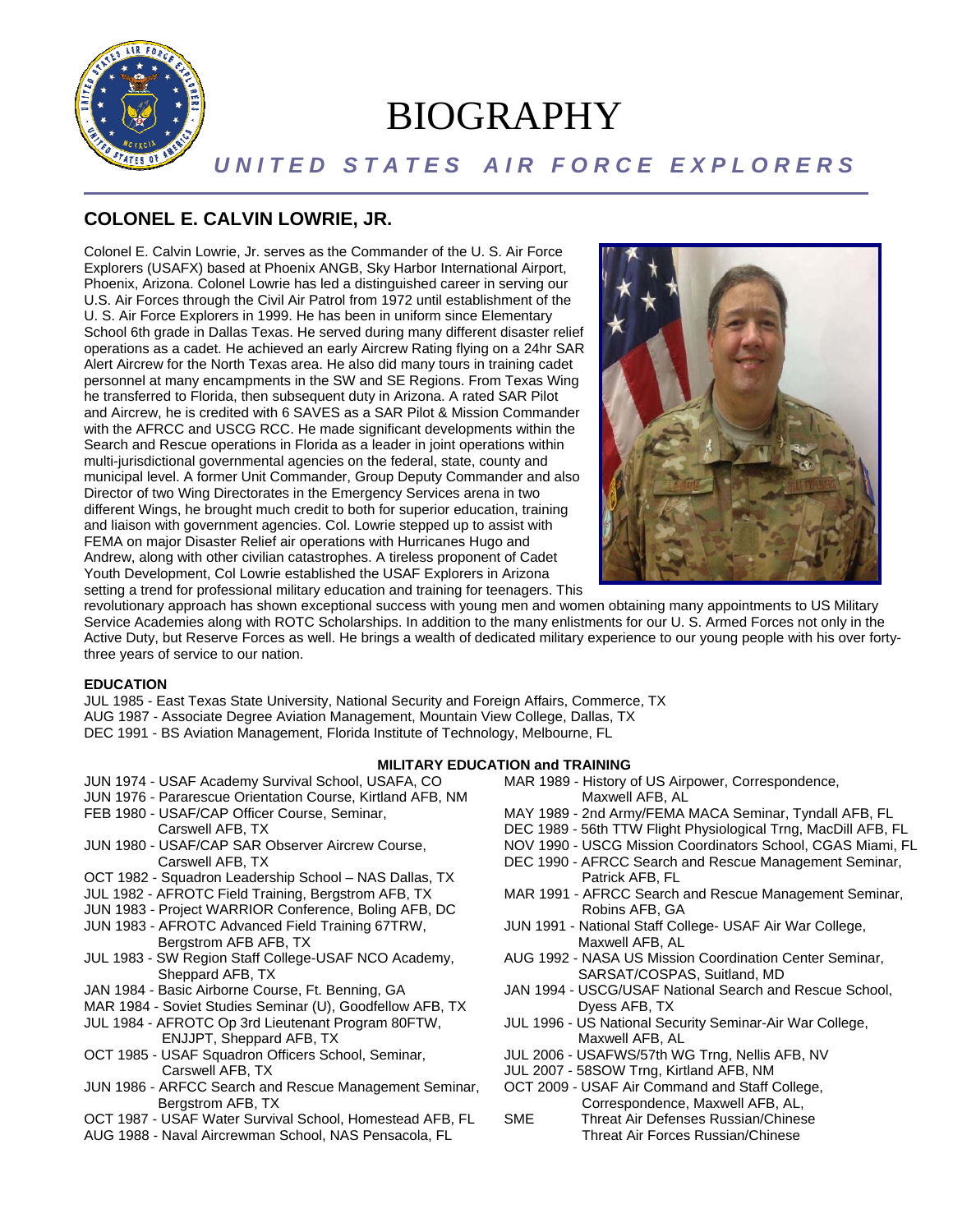#### **ASSIGNMENTS**

| SEP 79 – DEC 83  | Deputy Commander Cadet Programs, Crusader SQ, NAS Dallas, TX                 |
|------------------|------------------------------------------------------------------------------|
| JUN 80 – AUG 86  | Squadron Alert Aircrew Observer, Crusader SQ, NAS Dallas, TX                 |
| AUG 81 – DEC 83  | Public Affairs Officer, Crusader SQ, NAS Dallas, TX                          |
| DEC 83 – MAR 85  | Commander, Hornet Flight, ETSU Det. 1 Majors Field, Greenville, TX           |
| MAR 85 – APR 85  | Public Affairs Officer, HQ Group 4, NAS Dallas, TX                           |
| APR 85 – AUG 87  | Deputy Commander Cadet Programs, Crusader SQ, NAS Dallas, TX                 |
| JUL 86 – MAR 99  | Alert SAR Mission Pilot, (ADY SQ, GRP, WG assignments)                       |
| SEP 87 – FEB 89  | Operations Officer, SBCS 123, FL NG Armory, Melbourne, FL                    |
| OCT 97 – MAR 99  | SAR Mission Commander, (ADY GRP, WG assignments)                             |
| FEB 89 – OCT 92  | Director of Emergency Services, HQ Florida Wing, NTC Orlando Naval Annex, FL |
| NOV 92 – DEC 92  | Operations Officer HQ Group 6 NTC Orlando Naval Annex, FL                    |
| JAN 93 – MAY 93  | Deputy Commander, HQ Group 6 North, NTC Orlando Naval Annex, FL              |
| MAY 93 – JUL 93  | Assistant Cadet Programs Officer, HQ Texas Wing, Bergstrom AFB, TX           |
| AUG 93 – SEP 94  | Director of Cadet Programs, HQ Arizona Wing, PPMR, Phoenix, AZ               |
| OCT 94 – APR 95  | Director of Emergency Services, HQ Arizona Wing, PPMR Phoenix, AZ            |
| MAY 95 – AUG 95  | Executive Officer, SQ 301 Phoenix Sky Harbor International Airport, AZ       |
| AUG 95 – FEB 99  | Deputy Commander, SQ 301 Phoenix Sky Harbor International Airport, AZ        |
| FEB 99 – MAR 99  | Flight Commander, SQ 356 Luke AFB, AZ                                        |
| MAR 99 - Current | Commander, 396 <sup>th</sup> Aircrew Training Squadron, Phoenix ANGB, AZ     |
| JUL 14 – Current | Commander, Headquarters U.S. Air Forces Explorers, Phoenix ANGB, AZ          |
|                  |                                                                              |

Bergstrom AFB, TX (6)\* Barksdale AFB, LA (2) Duty Billets: Commander Sheppard AFB, TX (5) **Keesler AFB, MS (1)** Commander Beesler AFB, MS (1) **Deputy Commander** Eglin AFB, FL (2) **Lackland AFB, TX (1)** Commandant of Cadets NTC Orlando, FL (2) Randolph AFB, TX (1) Operations/Safety<br>Tyndall AFB, FL (2)\* Gila Bend AFAS, AZ (1) SQ Tactical Officer Tyndall AFB, FL  $(2)^*$  Gila Bend AFAS, AZ  $(1)$ \*Includes duty served with USAF ROTC

**ENCAMPMENTS**<br>Barksdale AFB, LA (2)

#### **JOINT ASSIGNMENTS**

4 DEC 83 – 1 MAR 85 Commander TXNE Joint Use Training Facility Majors Field, Greenville, TX 2 FEB 89 – 1 OCT 92 Liaison Officer Joint Command FL, STARC, St. Augustine, FL Liaison Officer USCG, CGAS Miami, FL Liaison Officer, JTF-6, NAS Key West, FL

#### **FLIGHT INFORMATION**

Officer Aircrew Badge Basic Parachutist Badge 1,700 hours Pilot/ 800 hours Aircrew FAA Flight Proficiency Safety Award Phase VI Aircraft Flown: T-34A/B, T-41A/B/C, T-51A, Ce-172/RG, Ce-177RG, Ce-182RG, Be-23, Be-24, Pa-44, SF-340B, T-33A, T-37B, A/T-38A, RF-4C **MILITARY AWARDS and DECORATIONS** 

#### *U.S. Coast Guard*

- 1. USCG Meritorious Unit Commendation Medal
- 2. USCG Special Operations Missions Ribbon
- 3. USCG Rifle Marksmanship Ribbon
- 4. USCG Pistol Marksmanship Ribbon w/S device

#### *U.S. Air Force*

1. USAF Organizational Excellence Award

#### *U.S. Air Force Explorers*

- 1. Explorer Air Command Meritorious Service Medal
- 2. USAF Explorers Meritorious Service Medal w/one bronze device
- 3. USAF Explorers Joint Service Commendation Medal
- 4. USAF Explorers Commendation Medal w/two bronze devices
- 5. Explorer Air Command Joint Service Achievement Medal
- 6. USAF Explorers Achievement Medal w/three bronze device
- 7. USAF Explorers Organizational Excellence Award
- 8. USAF Explorers BSA Quality Unit Award w/two silver and two bronze devices
- 9. USAF Explorers Good Conduct Medal w/three bronze devices
- 10. USAF Explorers Air Intelligence Award w/three bronze devices
- 11. USAF Explorers Life Support Award w/four bronze devices
- 12. USAF Explorers Good Conduct Medal w/two bronze devices
- 13. USAF Explorers Air Intelligence Award w/three bronze
- devices
- 14. USAF Explorers Recognition Award
- 15. USAF Explorers National Defense Medal w/two bronze devices
- 16. USAF Explorers Humanitarian Service Medal
- 17. USAF Explorers POW-MIA Awareness Ribbon
- 18. USAF Explorers Community Service Award w/two bronze devices
- 19. USAF Explorers Longevity Ribbon w/three bronze devices
- 20. USAF Explorers Air Intelligence Career Field Ribbon
- 21. USAF Explorers Airmanship Career Field Award
- 22. USAF Explorers Professional Military Education Ribbon w/ bronze device
- 23. USAF Explorers Distinguished Graduate Award
- 24. USAF Explorers Officer Accession Training Award
- *U.S. Air Force Auxiliary (Civil Air Patrol)*
- 1. Exceptional Service Award
- 2. Gil Robb Wilson Award